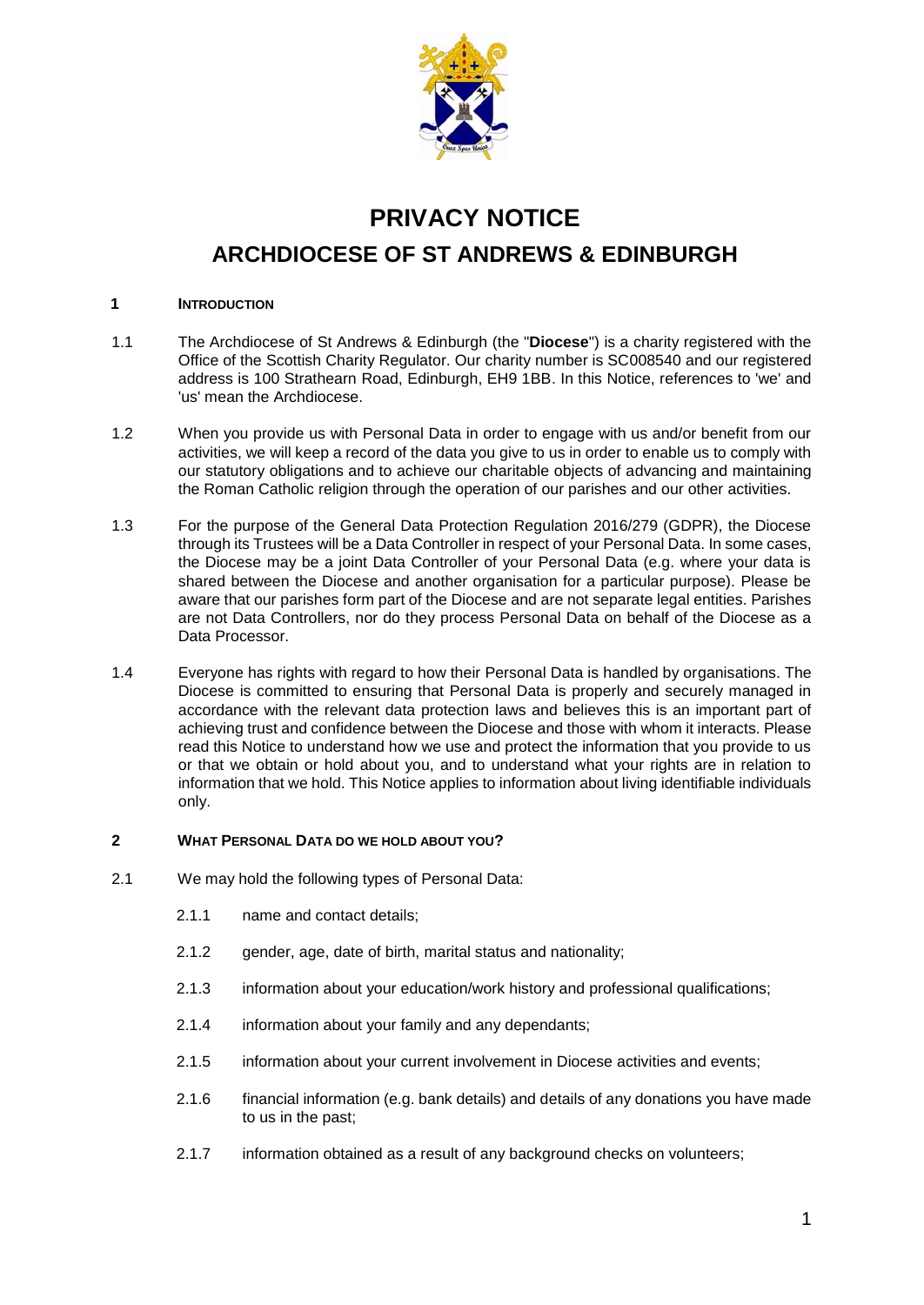

- 2.1.8 photographs and film/video;
- 2.1.9 information we collect through your use of our website such as IP addresses and other information collected using cookies; and
- 2.1.10 any other information which you choose to provide to us or that we are provided by others.
- 2.2 We may also hold Special Categories of Personal Data e.g. information about your religious beliefs, information about your health and wellbeing, information revealing racial or ethnic origins, information concerning your sexual orientation or in the case of background checks, information about criminal records or proceedings.
- 2.3 We may also receive Personal Data about you from third parties, for example, your family members, other parishioners, other dioceses, medical professionals, the police and other law enforcement bodies.

#### **3 HOW AND WHY DO WE PROCESS YOUR PERSONAL DATA?**

- 3.1 The Personal Data which we hold about you, whether it is collected directly from you or whether we receive it from a third party, may be processed in a number of ways, for example:
	- 3.1.1 to communicate with you in relation to news about or activities and events taking place in the Diocese or in any Diocesan parish, including seeking feedback and informing you of any changes to our activities;
	- 3.1.2 to improve our activities and the way we communicate with you including our website or the website of any parish;
	- 3.1.3 to carry out our activities, from weddings and funerals to general pastoral and spiritual care;
	- 3.1.4 to process donations that you may make to us or other payments where, for example, you hire facilities belonging to the Diocese;
	- 3.1.5 to administer, support, improve and develop the administration of the Diocese's work and operations and to keep the Diocese's or any parish's accounts and records upto-date;
	- 3.1.6 to process applications from you, including grant applications and applications for a role within the Diocese;
	- 3.1.7 to identify potential additional sources of fundraising such as identifying those eligible to make Gift Aid nominations;
	- 3.1.8 for audit and statistical purposes (e.g. for the annual audit undertaken by the Bishops' Conference of Scotland);
	- 3.1.9 to ensure we comply with our legal obligations (e.g. by providing information to the OSCR or HMRC or carrying out safeguarding activities);
- 3.2 Any information gathered through cookies and similar technologies via the Diocesan website or the website of any parish, is used solely to measure and analyse information on visits to the website, to tailor the website to make it better for visitors and to improve technical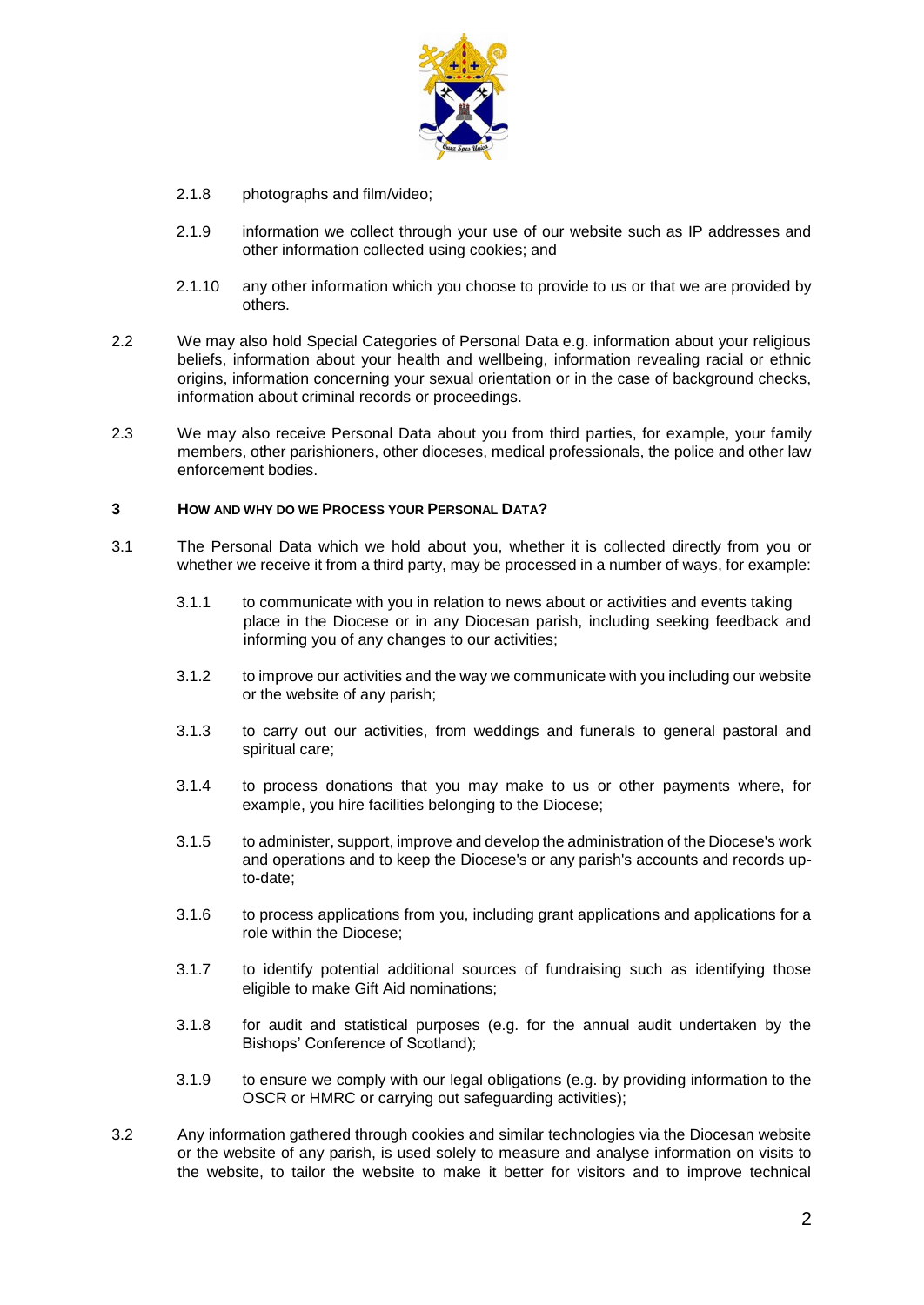

performance. We will not use the data to identify you personally or to make any decisions about you.

## **4 ON WHAT GROUNDS DO WE PROCESS YOUR PERSONAL DATA?**

- 4.1 We must have a lawful basis for processing your information; this will vary according to the circumstances of how and why we have your information but typical examples include:
	- 4.1.1 the activities are within our legitimate interests in advancing and maintaining the Roman Catholic religion, in providing information about the activities of the Diocese or any Diocesan parish, and to raise charitable funds (e.g. where we use baptism data to follow up with families with children preparing for first communion);
	- 4.1.2 you have given consent (which can be withdrawn at any time by contacting us using the details below) for us to process your information (e.g. to send you marketing or fundraising communications by email or SMS);
	- 4.1.3 we are carrying out necessary steps in relation to a contract to which you are party or prior to you entering into a contract (e.g. where you enter into a hire agreement for one of our facilities);
	- 4.1.4 the processing is necessary for compliance with a legal obligation (e.g. where we pass on information to a local authority for safeguarding or other reasons);
	- 4.1.5 the processing is necessary for carrying out a task in the public interest; or
	- 4.1.6 to protect your vital interests (e.g. if you were unfortunate enough to fall ill or suffer an injury on our premises, then we may pass on information to the NHS for treatment purposes and to family members).
- 4.2 If we process any Special Categories of Personal Data, we must have a further lawful basis for the processing. This may include:
	- 4.2.1 where you have given us your explicit consent to do so (e.g. to cater for your medical or dietary needs at an event);
	- 4.2.2 where the processing is necessary to protect your vital interests or someone else's vital interests (e.g. passing on information to the Police);
	- 4.2.3 where the processing is carried out in the course of our legitimate interests as a Roman Catholic diocese working with and supporting our current and former parishioners and the information is not shared outside the Diocese other than with your consent (e.g. carrying out parish censuses);
	- 4.2.4 you have made the information public;
	- 4.2.5 where the processing is necessary for the establishment, exercise or defence of legal claims;
	- 4.2.6 where the processing is necessary for carrying out the Diocese's employment and social security obligations; or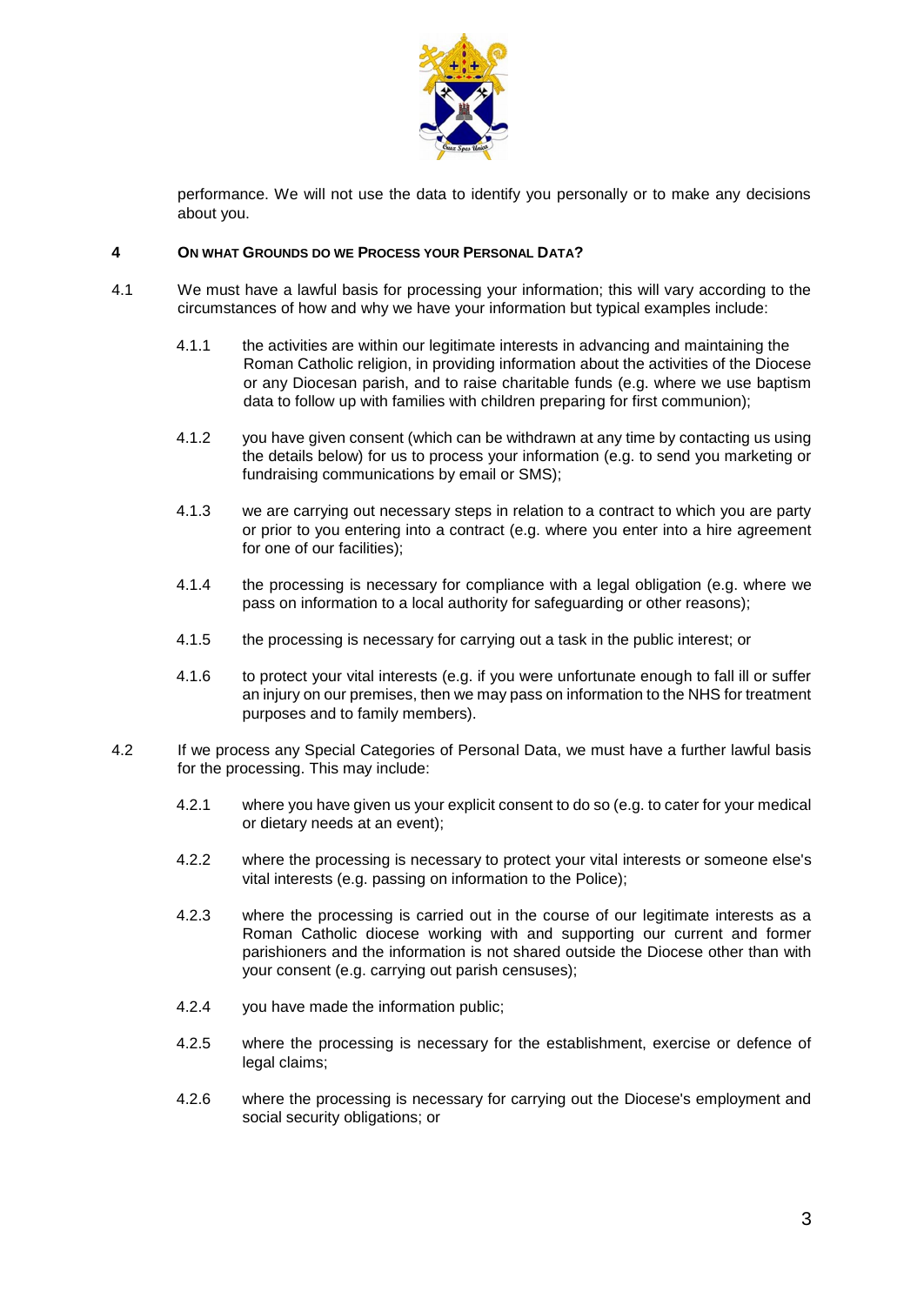

- 4.2.7 the processing being necessary for reasons of substantial public interest (e.g. where steps are taken to prevent fraud or other dishonest activity); provided that the legal basis is proportionate to the aim pursued and provides for suitable and specific measures to safeguard your rights, or as part of our legitimate interests as a Roman Catholic diocese and charitable institution.
- 4.3 If we process any Personal Data comprising criminal convictions or offences we must also have a further lawful basis for the processing. This may include:
	- 4.3.1 where the Diocese is exercising obligations or rights which are imposed or conferred by law on us or you in connection with employment, social security or social protection and the Diocese has an appropriate policy document in place (e.g. to undertake appropriate checks on individuals prior to taking up a role);
	- 4.3.2 where it is necessary for the prevention or detection of an unlawful act (e.g. passing on information to the Police or other investigatory body);
	- 4.3.3 where the Diocese is complying with or assisting others to comply with regulatory requirements relating to unlawful acts or dishonesty (e.g. passing on information to the Police or other investigatory body);
	- 4.3.4 where it is carried out in the course of safeguarding children or other individuals at risk e.g. making a safeguarding disclosure;
	- 4.3.5 where an individual has given their consent to the processing;
	- 4.3.6 where the Diocese is establishing, exercising or defending legal claims (e.g. providing information to our insurers or lawyers in connection with legal proceedings);
	- 4.3.7 where it is necessary to protect the vital interests of an individual (e.g. passing on information to the Police); or
	- 4.3.8 where it is carried out in the course of the Diocese's legitimate activities as a not forprofit body with religious aims (e.g. carrying out pastoral activities).

# **5 WITH WHOM WILL WE SHARE YOUR INFORMATION?**

- 5.1 We will only use your Personal Data within the Diocese for the purposes for which it was obtained, unless you have explicitly agreed that we may share your Personal Data with another organisation or unless we are otherwise permitted or required to do so under the Data Protection Rules or order of a Court or other competent regulatory body or as set out in this Notice.
- 5.2 We may share your information with any ecclesiastical body enjoying canonical jurisdiction or powers of governance as detailed in the Code of Canon law or the Apostolic Constitution *Pastor Bonus*.
- 5.3 We may share your information with government bodies for tax purposes or law enforcement agencies for the prevention and detection of crime.
- 5.4 Sometimes the Diocese contracts with third parties whom we ask to Process Personal Data on our behalf (e.g. IT consultants, distributors of parish newsletters and directories). We require these third parties to comply strictly with our instructions and with the GDPR.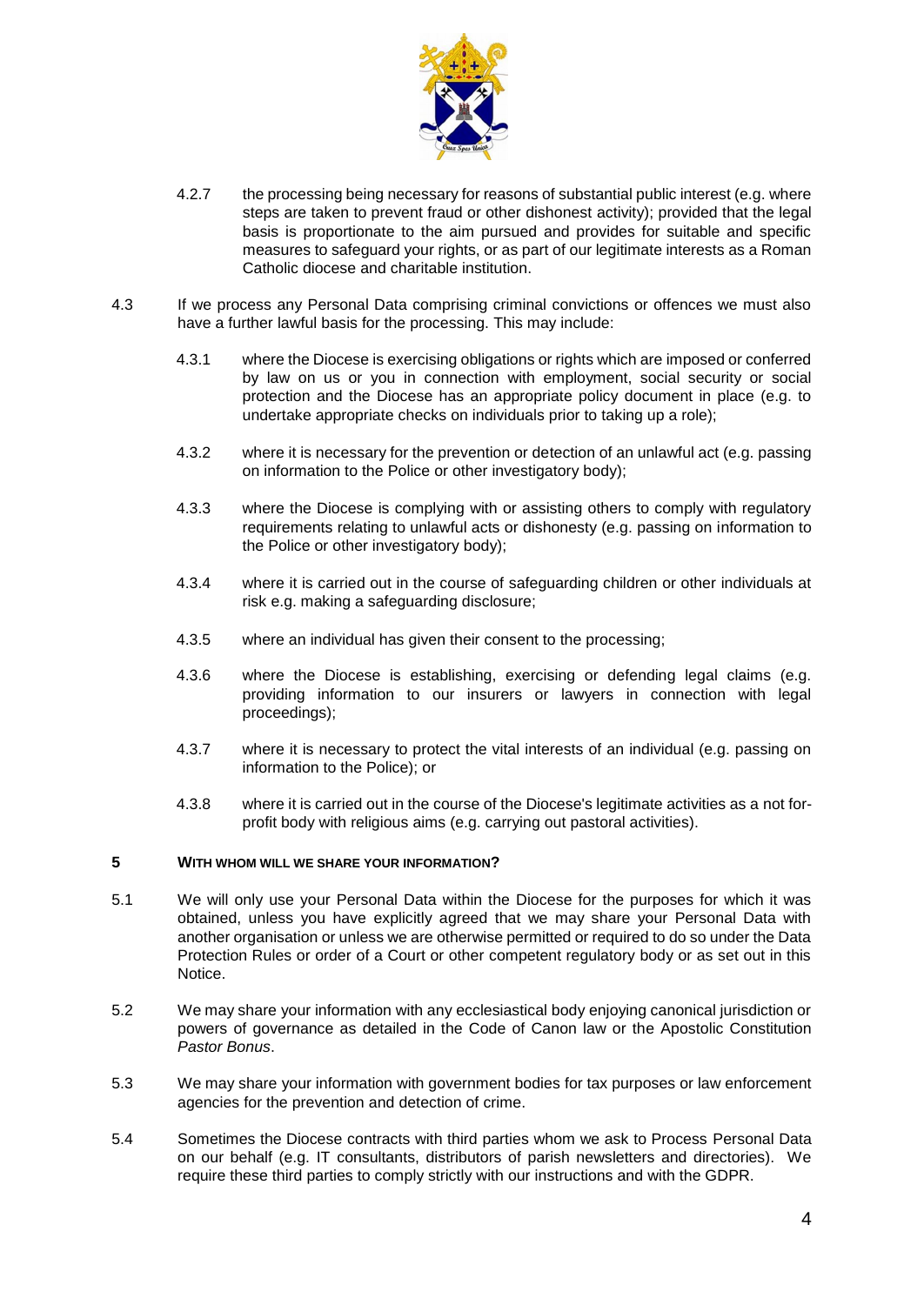

- 5.5 We also may be required to share your Personal Data so that the Diocese can benefit from Gift Aid nominations you have made e.g. with HMRC.
- 5.6 We have in place administrative, technical and physical measures designed to guard against and minimise the risk of loss, misuse or unauthorised processing or disclosure of the Personal Data that we hold.
- 5.7 In the course of Processing your Personal Data, or disclosing it to the recipients referred to above, we may transfer it to countries which are outside the European Economic Area (EEA), some of which may not have laws which provide the same level of protection to your Personal Data as laws inside the EEA. In such cases we will take steps to ensure that the transfers comply with the GDPR and that your Personal Data is appropriately protected. We do so by taking the following measures:
	- 5.7.1 We will make enquiries of the recipient and always use the most secure method for the transmission of documents by post
	- 5.7.2 We will always password-protect any documents sent by electronic mail
	- 5.7.3 We will only transfer documents to ecclesial entities from whom we can expect the observance of the universally applicable privacy requirements of canon law

## **6 HOW LONG WILL WE KEEP YOUR INFORMATION?**

6.1 Your information will be kept in accordance with our Retention & Disposal of Records Policy, copies of which are available from the Diocese. In any event, we will endeavour to only keep Personal Data for as long as is necessary and to delete it when it is no longer so.

#### **7 YOUR RIGHTS**

- 7.1 You have rights in respect of the Personal Data you provide to us. In particular:
	- 7.1.1 the right to request a copy of some or all of the Personal Data that we hold about you (including, in some cases, in a commonly used, machine readable, format so that it can be transferred to other Data Controllers). We do not make a charge for this service;
	- 7.1.2 if we Process your Personal Data on the basis that we have your consent, the right to withdraw that consent;
	- 7.1.3 the right to ask that any inaccuracies in your Personal Data are corrected;
	- 7.1.4 the right to have us restrict the processing of all or part of your Personal Data;
	- 7.1.5 the right to ask that we delete your Personal Data where there is no compelling reason for us to continue to process it;
	- 7.1.6 the right to object to us processing your Personal Data for direct marketing purposes e.g. in relation to fundraising or wealth screening carried out by the Diocese; and
	- 7.1.7 the right not to be subject to legal or other significant decisions being taken about you on the basis of an automated process (i.e. without human intervention).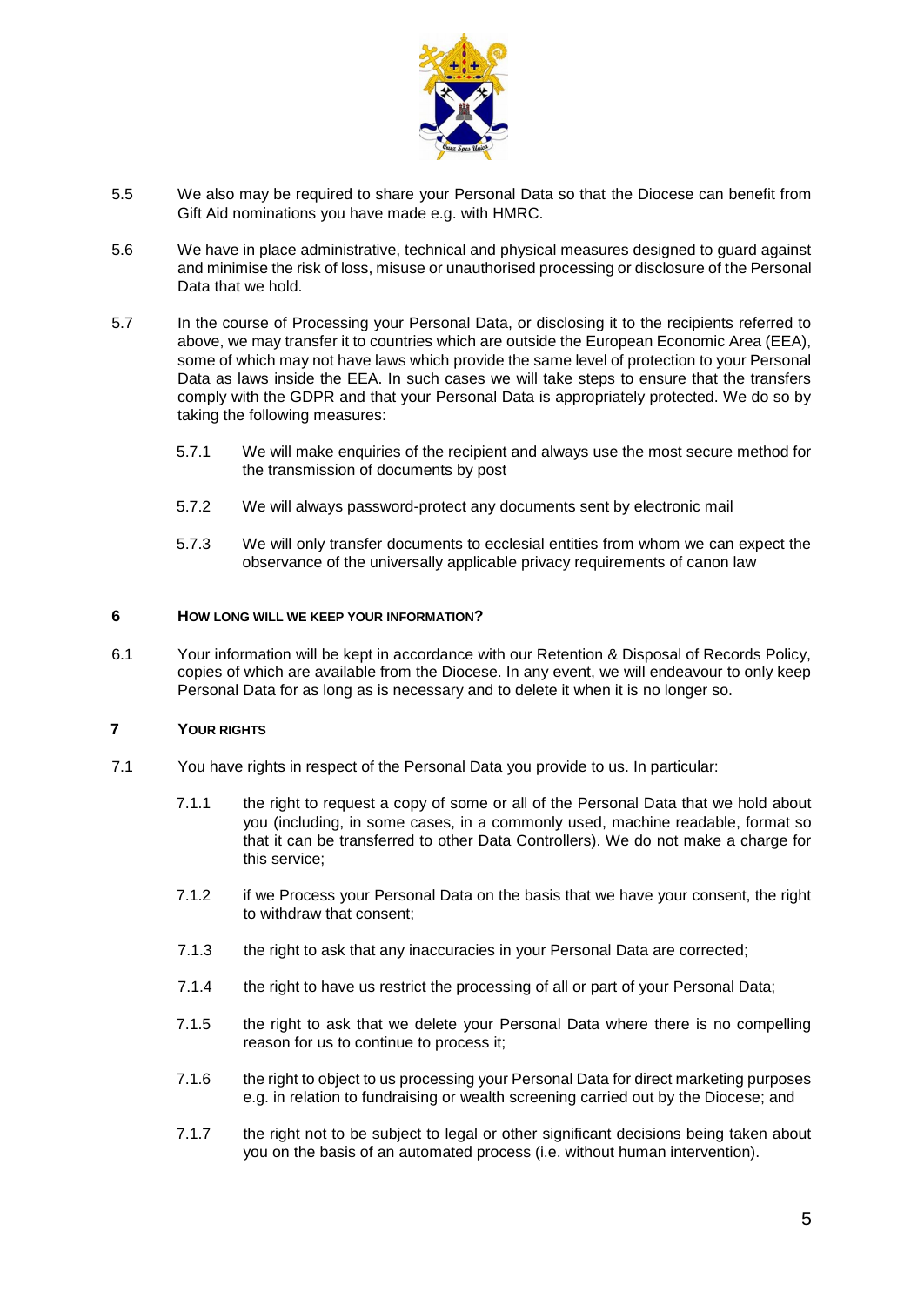

- 7.2 Please note that the above rights may be limited in some situations for example, where we can demonstrate that we have a legal requirement to process your Personal Data. Also, we may need you to provide us with proof of identity for verification and data security purposes before you can exercise your rights.
- 7.3 Rights may only be exercised by the individual whose information is being held by the Diocese or with that individual's express permission. Children from around 12 years upwards are entitled to make their own requests (where the Diocese is of the reasonable view that they have an appropriate understanding of the request they are making) and parents / guardian / family members do not have an automatic right to see information about their child or prevent their child from making a request to the Diocese.

# **8 CHANGES TO THIS NOTICE**

8.1 We may make changes to this Notice from time to time as our organisational practices and/or applicable laws change. We will not make any use of your personal information that is inconsistent with the original purpose(s) for which it was collected or obtained (if we intend to do so, we will notify you in advance wherever possible) or otherwise than is permitted by data protection laws.

# **9 CONTACT DETAILS**

- 9.1 If you have any questions, require further information about how we protect your Personal Data, if you wish to exercise any of the above rights or if you would like to provide feedback or make a complaint about the use of your information, please contact the Archdiocese at the following address: The Chancellor, 100 Strathearn Road, Edinburgh, EH9 1BB or chancellor@staned.org.uk Any complaints will be dealt with in accordance with the Diocese's Complaints Policy.
- 9.2 We hope that we can satisfy any queries you may have about the way in which we process your Personal Data. However, if you have unresolved concerns you also have the right to complain to the Information Commissioner ('ICO') [\(www.ico.org.uk\).](http://www.ico.org.uk/)

# **10 COOKIES**

- 10.1 Cookies, also known as browsers or tracking cookies, are small text files that are added to your computer when you visit a website. They help websites to perform certain functions e.g. to know who you are if you log into a restricted part of a website, for shopping carts, and for tracking purposes.
- 10.2 The Diocese uses cookies:
	- 10.2.1 We use cookies. The cookies allow us to understand general traffic to our website for example number of visitors and length of time on site. This process does collect data, but in an anonymous form, to help us make improvements, develop the website and enhance the user experience.
	- 10.2.2 **Privacy preferences**. We use a tracking cookie, which is added to your computer, to remember your cookie preferences i.e. if you have allowed or disallowed them.